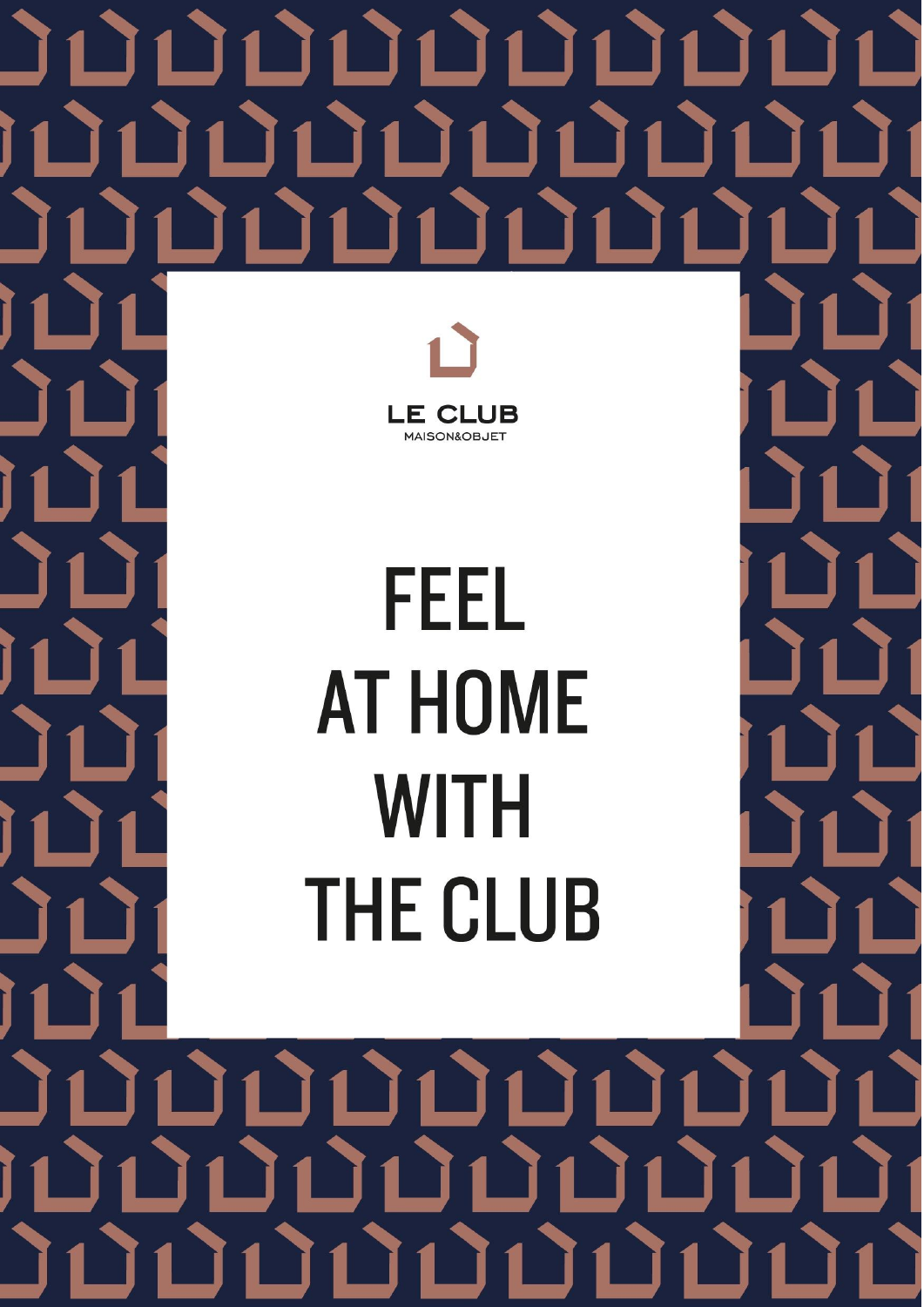## VOS ÉVÉNEMENTS SUR LE SALON YOUR EVENTS ON THE SHOW

#### **VENDREDI 23 JANVIER - 18h00**, espace worldwide, galerie du Hall 6

**FRIDAY 23RD OF JANUARY - 6:00pm**, worldwide area, Hall 6 Cocktail MAISON&OBJET ASIA & AMERICAS

#### **VENDREDI 23 ET LUNDI 26 JANVIER, 12h00** au Club

**FRIDAY 23rd AND MONDAY 26th OF JANUARY AT NOON** at the Club Dégustation exceptionnelle de trois cuvées millésimées de la maison de Champagne Thienot en présence de Garance Thienot lundi 26 janvier Exceptional tasting of millesime cuvees from the house of Champagne Thienot with the presence of Garance Thienot on Monday January 26

Grande cuvée Alain Thienot brut, cuvée Stanislas blanc de blancs, cuvée Garance blanc de rouges.

#### **LUNDI 26 JANVIER, 09h45** au Club

**MONDAY 26th OF JANUARY, 9:45am** at the Club Visite guidée des espaces d'inspirations et présentation du thème « Make » Guided visit of espaces d'inspirations and presentation of the theme "Make" Par / By Elizabeth Leriche, Vincent Gregoire (NellyRodi), François Bernard (Agence Croisements)

#### **TOUS LES JOURS, 17H00** au Club

**EVERYDAY, 5:00PM** at the Club Dégustation exceptionnelle de thés Mariage Frères "Happy 20" Exceptional tasting of Mariage Frères "Happy 20" teas

## VOS ÉVÉNEMENTS PENDANT VOTRE SEJOUR À PARIS EVENTS DURING YOUR STAY IN PARIS

**SILENCIO** 142 rue Montmartre, 75002 Paris

**VENDREDI 23 JANVIER** « Abramović method-misfits for the table » Projections du film de Marina Abramović à 20h-21h-22h et conversation autour de l'art contemporain entre M.Bernardaud et Marion Vignal Sur réservation avec choix de l'horaire, dans la limite des places disponibles **FRIDAY 23RD OF JANUARY** "Abramović method- misfits for the table" Marina Abramovic's film screening at 8-9-10pm followed by a talk on contemporary art between Mr Bernardaud and Marion Vignal Time slot of screening upon reservation, places are limited

**MTX** 82 rue st Lazare, 75009 Paris

#### **SAMEDI 24 JANVIER 17H30**

Visite guidée et privée du showroom de broderie architecturale sur réservation et entrée libre du 23 au 27 janvier sur présentation de votre carte de membre Club

**SATURDAY 24TH OF JANUARY 5:30PM**

Private-guided visit of architectural embroidery showroom upon booking and free access upon presentation of your membership Club card from  $23<sup>RD</sup>$  to  $27<sup>TH</sup>$  January

#### **FONDATION CARTIER POUR L'ART CONTEMPORAIN** 261 boulevard Raspail, 75014 Paris

#### **Exposition « les Habitants »** de Guillermo Kuitca

**Exhibition "les Habitants"** by Guillermo Kuitca Avec / With Tarsila do Amaral, Francis Bacon, Vija Celmins, Guillermo Kuitca, David Lynch, Artavazd Pelechian, Patti Smith &

#### **Exposition « Ballade pour une boite de verre »**

**Exhibition "Ballade pour une boite de verre "**

Diller Scofidio & Renfro en collaboration avec David Lang et Jody Elff

Accès libre aux expositions sur présentation de votre carte de membre Club Free access to exhibitions upon presentation of your Club membership card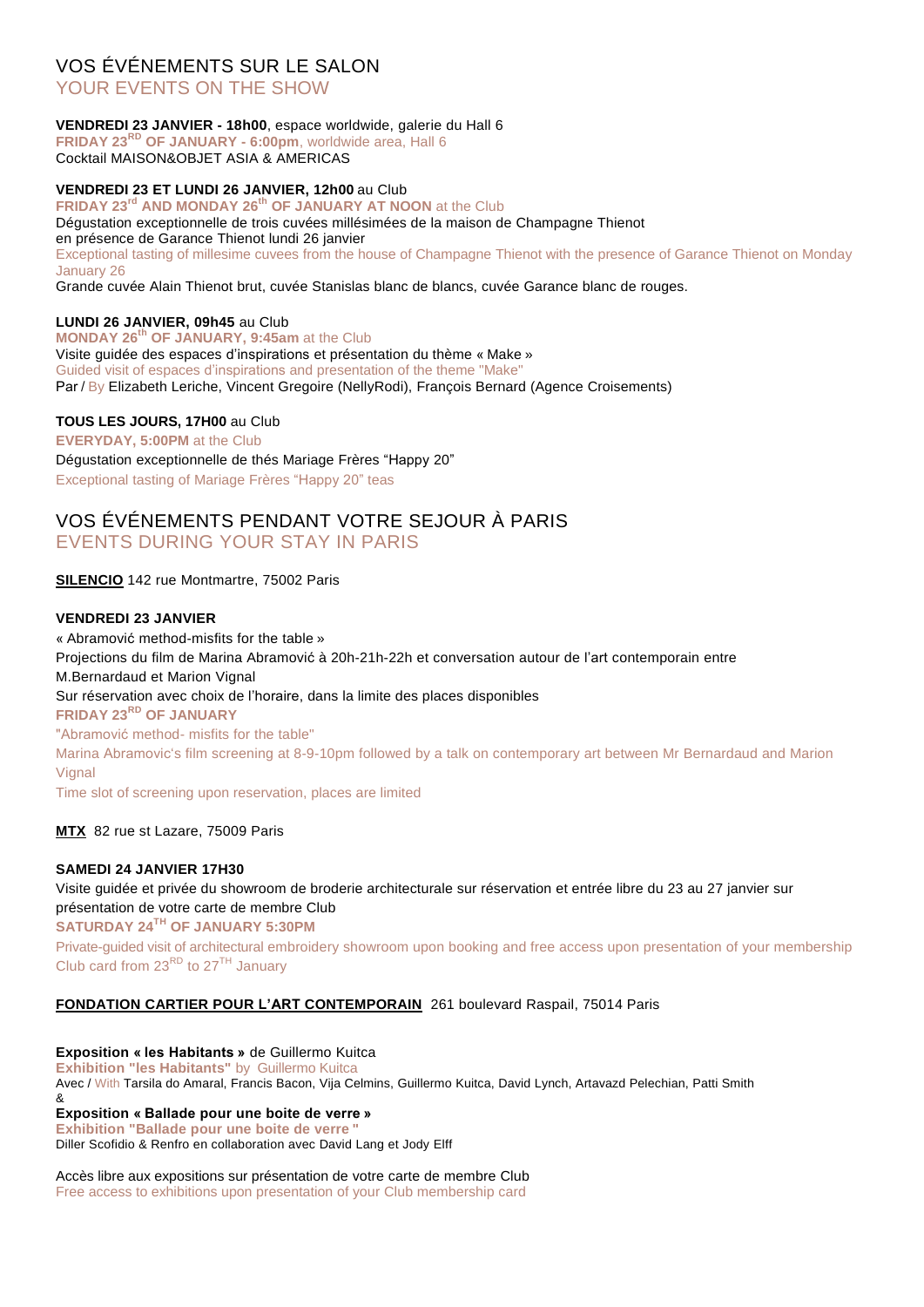## EXPOSITIONS A PARIS PENDANT LE SALON EXHIBITIONS IN PARIS DURING THE SHOW

#### **CENTRE POMPIDOU** Place Georges-Pompidou, 75004 PARIS

#### **Exposition / exhbition Frank Gehry**

Retrospective de la carrière de l'une des figures majeures de l'architecture contemporaine : frank gehry Retrospective of the career of one of the major figures of contemporary architecture: Frank Gehry Jusqu'au 26 janvier 2015 / until January 26, 2015 **&**

#### **Exposition / exhbition Jeff Koons**

Retrospective europeenne de Jeff Koons. L'occasion de poser un regard sans prejuger sur son œuvre European retrospective of Jeff Koons, the opportunity to look back on his work without prejudice Jusqu'au 27 avril 2015 / until April 27, 2015

**LE GRAND PALAIS** 3 avenue du Général Eisenhower, 75008 Paris

#### **Exposition / exhbition Niki de Saint Phalle**

Retrouver la plus grande exposition consacrée a l'artiste et a son travail depuis vingt ans

Niki de saint Phalle, artistes populaires du milieu du XXe siecle est a la fois plasticienne, peintre, sculpteur et réalisatrice de films Discover the most important exhibition of this artist for the last 20 years

Niki de saint Phalle is one of the most renowned artists from the mid-twentieth century

Throughout her prolific career, Saint Phalle created a complex body of work in various media which was deeply embedded with sociopolitical issues.

Jusqu'au 2 février 2015 / until February 2nd, 2015

#### **L'INSTITUT DU MONDE ARABE** 1 rue des fosses Saint-Bernard, 75005 Paris

#### **La tente [Sahraouie](http://www.imarabe.org/exposition/le-maroc-contemporain-sur-le-parvis-de-l-ima)**

Découvrez une imposante tente traditionnelle du Maroc saharien qui accueille les visiteurs pour des demonstrations d'artisanat, des spectacles ou simplement pour un thé a la menthe ou meme un repas authentique marocain.

Discover a traditional saharan Morocco tent (500m²) exhibition for craft demonstrations, performances or simply for a mint tea or even an authentic moroccan meal.

Jusqu'au 25 janvier 2015 / until January 25, 2015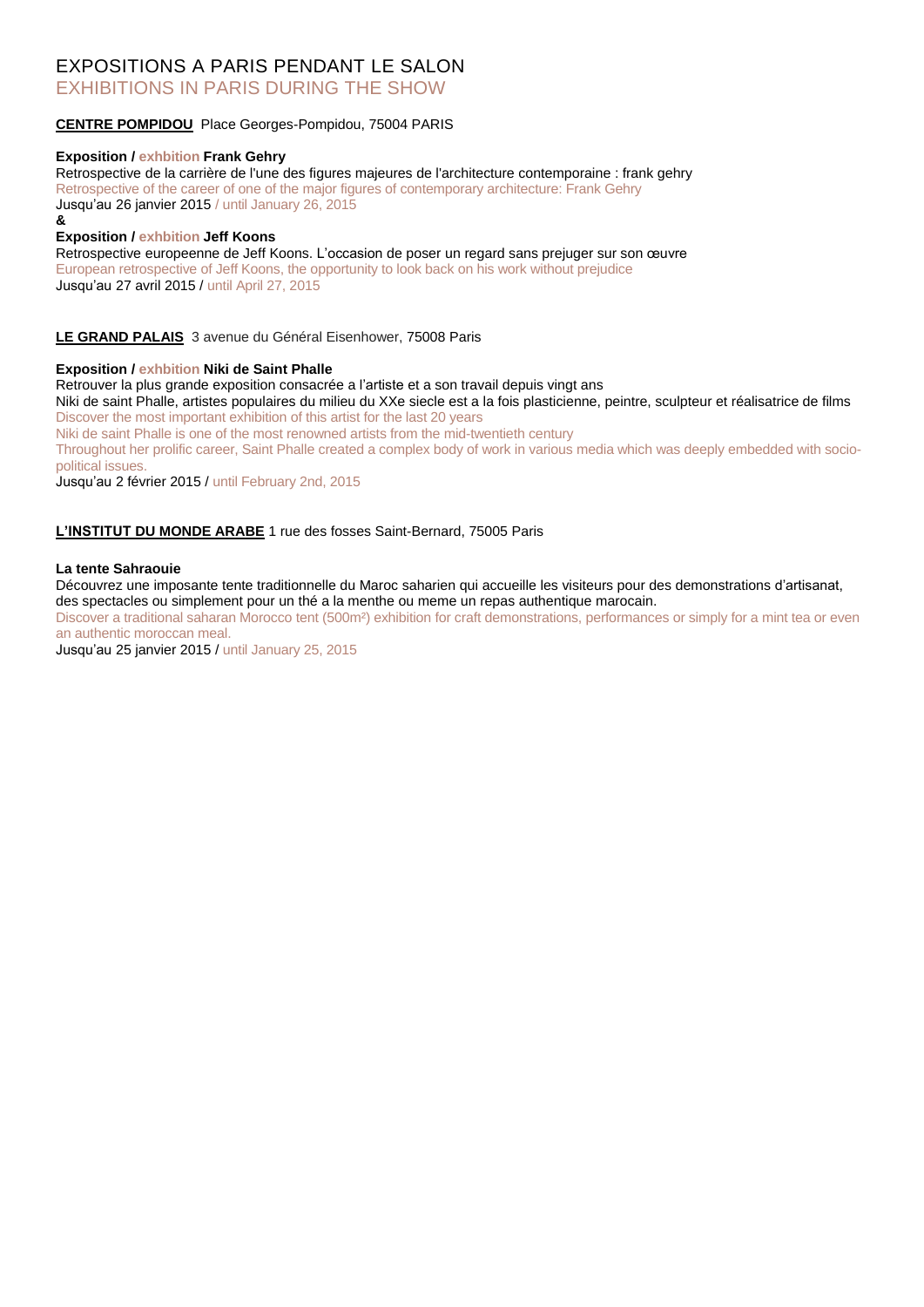## SPA – BIEN-ETRE WELL NESS

#### **LA SUITE BIEN-ETRE BY OLIVIER LECOCQ** Hôtel Prince de Galles, 33 Avenue George V, 75008 Paris

Olivier Lecocq et son équipe de praticiens, vous reçoivent pour une experience authentique de soins d'exception au tarif negociés. Rituel divin de 90 min a la Wellness Suite au Prince de Galles ou à domicile

- Le soin "after shopping" de 45 minutes
- Le massage "dos pure" de 45 minutes

Olivier Lecocq and his team welcome you for an authentic experience of care of privilege tariff.

- Divine ritual 90 minutes at the wellness suite at the prince of wales and home
- Care "after shopping" 45 minutes
- The massage "pure dos"

#### RESERVATION & INFORMATION OLIVIER LECOCQ / (+33)06 28 67 81 08 Mot de passe / password: CLUB MAISON&OBJET



# SHOPPING

#### **PANERAI** 5, rue du Faubourg Saint-Honoré, 75008 Paris

Le concept décoratif de la décoratrice Patricia Urquiola qui a renouvelé sa collaboration avec la maison Panerai le concept devrait se prolonger au sein des boutiques-évenements en préparation dans les villes de Miami, New York et Hong Kong. Patricia Urquiola, who has renewed her collaboration with Panerai, works on the new show room in Paris. This concept is expected to continue in the event-preparation shops in the cities of Miami, New York and Hong Kong.

#### **LE BLOU** 77 rue Legendre, 75017 Paris

Un nouveau concept store de la déco life style

Pensé comme un appartement, la boutique expose des produits fonctionnels et en avance des tendances.

A new concept store specialized in life style decoration conceived as an apartment; the store exhibits functional and trendy products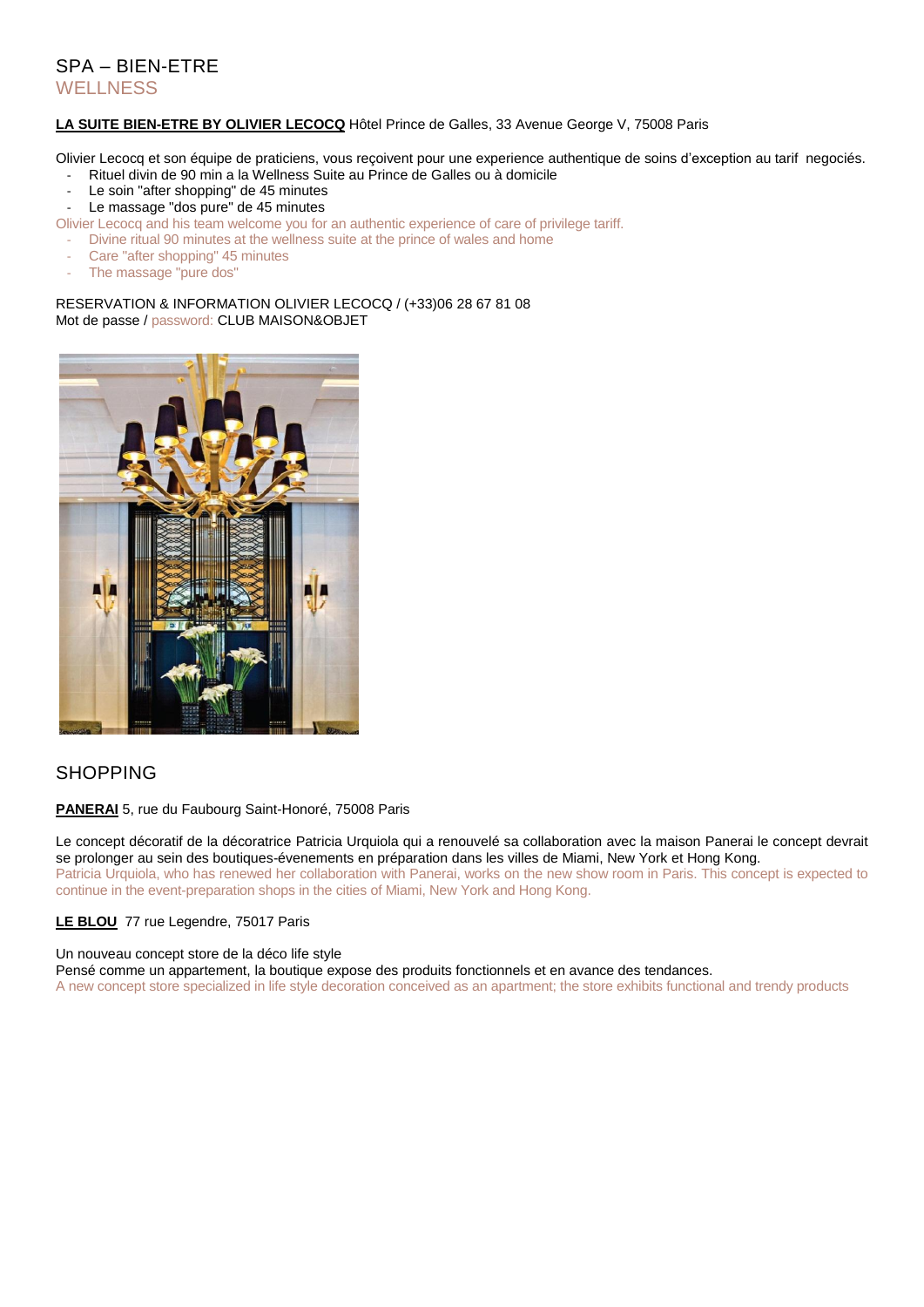#### **BORGO DELLE TOVAGLIE** 4, rue du Grand-Prieuré 75011 Paris

La maison italienne choisit Paris pour implanter son premier magasin a l'international. Un ancien atelier de 700m<sup>2</sup> dans lequel les créateurs présentent leur collection en Art de la table, textile de maison et objets de décoration.

The italian fashion house chose Paris for its first international store. A former 700m² workshops, in which the designers present their collections of tableware, home textiles and decorative objects.

## RESTAURANTS

**PORTE 12** 12 rue des Messageries 75010 Paris

Andre Chiang, le grand Chef singapourien a signé la carte de cet ancien atelier de lingerie fine devenu loft gastronomique. Au menu, une cuisine aux saveurs recherchées qui s'articulent autour d'un menu en 5 plats. André Chiang, the famous singapore Chef has signed the menu of this former lingerie shop now a gourmet loft. The menu features a french cuisine with fine flavors that around a 5-courses menu.

#### **LES CHOUETTES** 32 rue de Picardie, 75003 Paris

Une décoration esprit Art-Deco signée Lazaro Rosa-Violan, architecte espagnol. Elegant mais pas guindé, les Chouettes se veulent le nouveau restaurant-bar chic du Marais. An Art-Deco design by e spirit Lázaro Rosa Violán, spanish architect. Elegant but not stuffy, les Chouettes is the new chic restaurant in the Marais

#### **SOLUXE 59** 59, avenue Raymond-Poincaré, 75016 Paris

Dans un ancien hôtel particulier restauré et décoré dans le plus pur style Art-Deco par l'architecte d'interieur Joseph Caspari, trois Chefs chinois déclinent les grands classiques de la tradition culinaire des régions de Pekin, du Hunan et de Canton. In an old mansion recently restored and decorated in pure Art-Deco style by interior designer Joseph Caspari, three chinese Chefs recreate the classics of the culinary tradition of the Beijing region, Hunan and Cantonese.